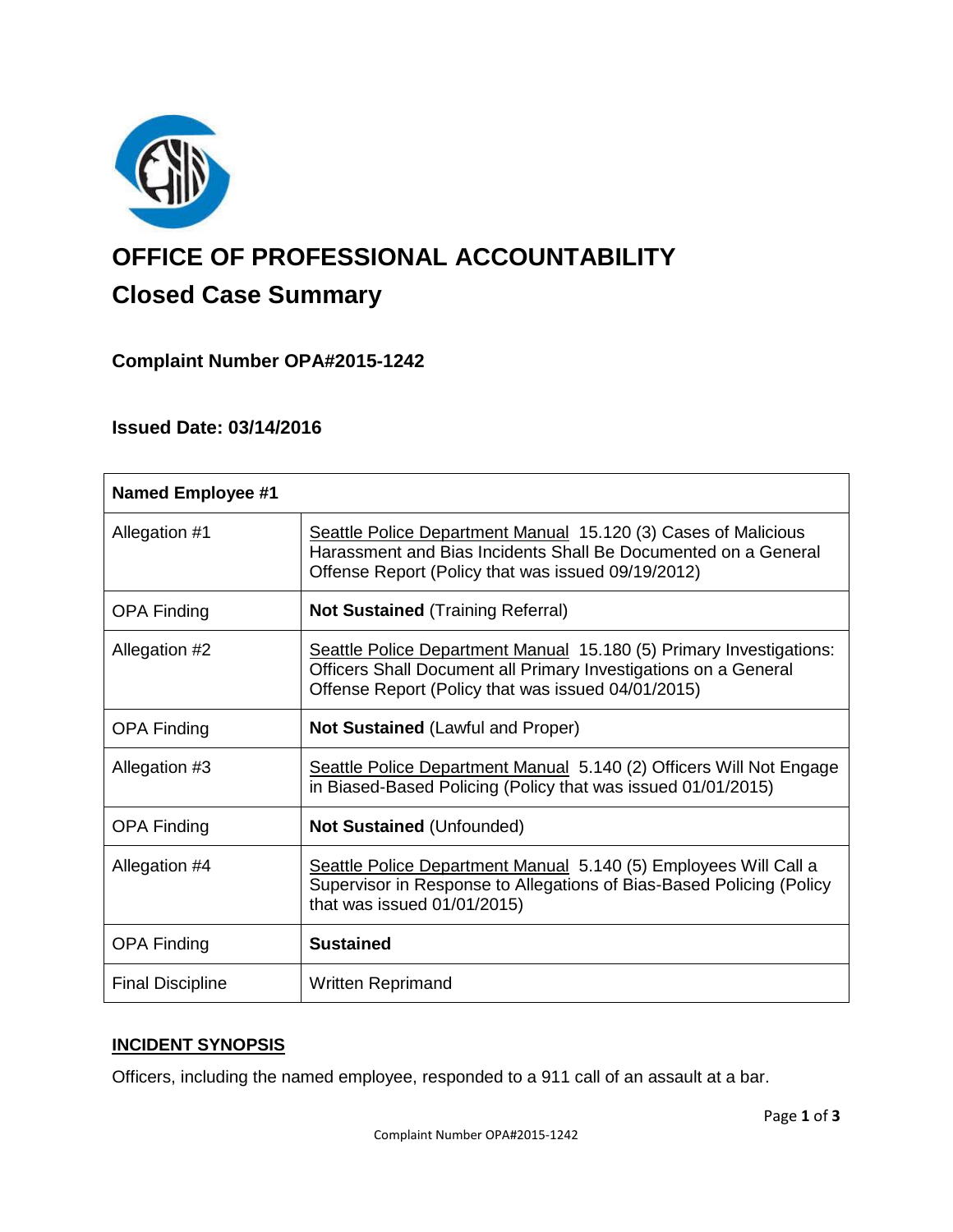## **COMPLAINT**

The complainant explained that he was assaulted at a bar and called 911 to report the assault. The complainant alleged that the named employee failed to arrest the suspect because of his race. He felt that if he had been white the incident would have been treated differently.

## **INVESTIGATION**

The OPA investigation included the following actions:

- 1. Interview of the complainant
- 2. Review of In-Car Video (ICV)
- 3. Search for and review of all relevant records and other evidence
- 4. Interview of SPD employees

## **ANALYSIS AND CONCLUSION**

The evidence supported the conclusion that the named employee did not know that the complainant had told another officer the suspect had said "racist stuff" during the reported assault. If the named employee had known this, he would have been obligated to document this as a "Bias Incident" on a General Offense (GO) Report. While the named employee did not violate this policy, he should have asked the backing officer what he learned from the complainant since the named employee told the complainant to tell the backing officer what happened. The named employee exercised his discretion in concluding that an assault had not occurred and a GO Report was not necessary. Based on the information available to the named employee at the time, this conclusion was not unreasonable. The complainant told the responding officers that they would have treated the situation differently if he had been white. The evidence does not support a conclusion that the named employee's decision not to make an arrest or file an assault report was based on the complainant's race, national origin or perceived class. Rather it clearly was based on the absence of any visible injuries, the statements of the two individuals inside the bar, and the complainant's somewhat vague statements to the named employee. The complainant's statement that he would have been treated differently if he had been white was recorded by the named employee's In-Car Video (ICV) microphone. The named employee stated in his OPA interview that he did not hear the complainant's statement of perceived bias. However, it was his duty to listen to what the "victim" was saying to him and to act accordingly. The preponderance of evidence supports that the named employee had an obligation to call his supervisor while at the scene as required by policy, an obligation he did not meet.